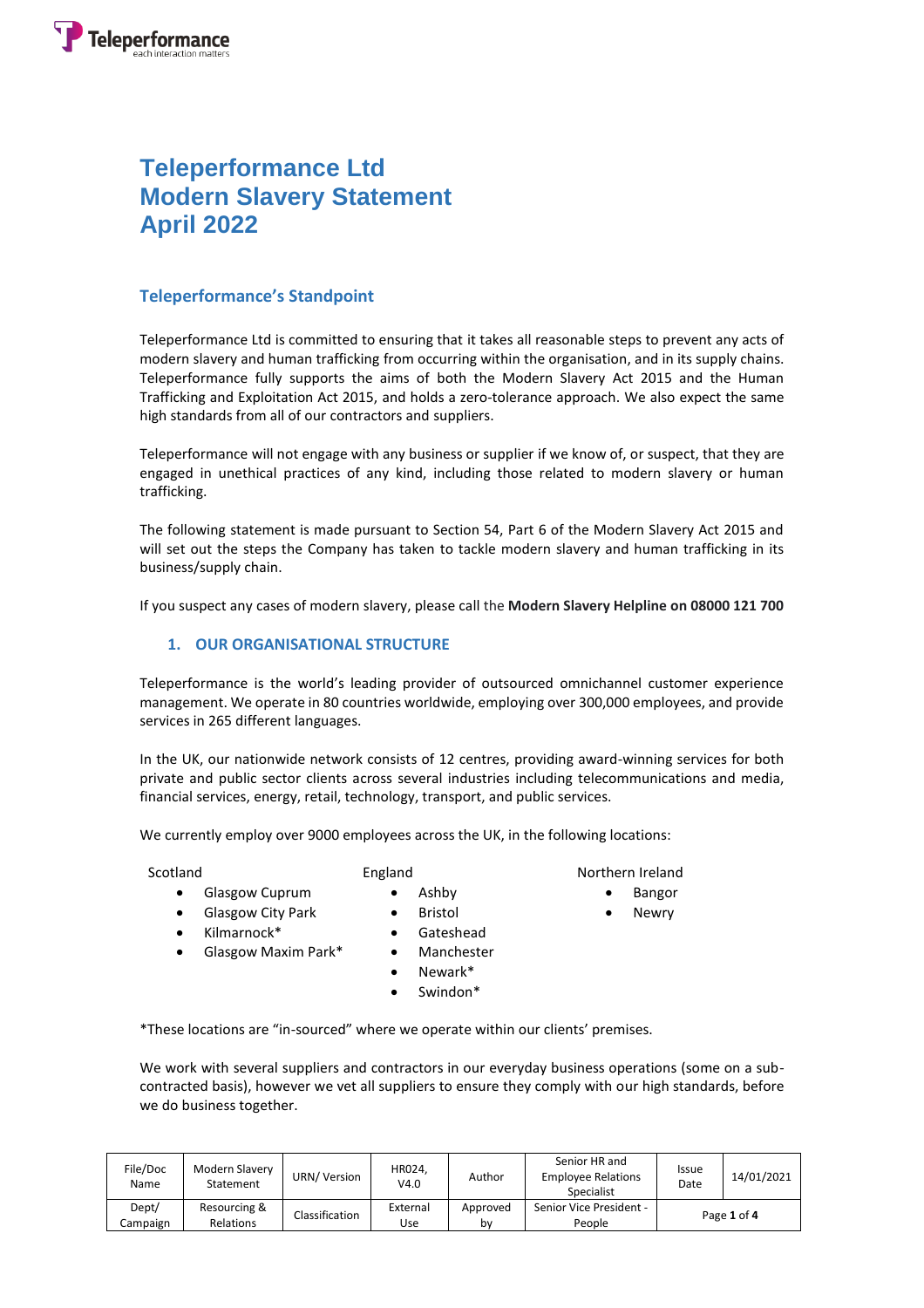

Further details of the organisation's structure and operations can be found at [www.teleperformance.com](http://www.teleperformance.com/)

#### **2. OUR POLICIES**

To assist the business and its employees in understanding the issues, as well as knowing the measures we can take to combat modern slavery and promote good business and employment ethics, we have implemented the following policies and approaches:

- [Code of Ethics](http://uk.www.teleperformance.com/en-us/codes-and-policies/code-of-ethics)
- [Code of Conduct \(Anti-Corruption & Anti-Bribery Policy\)](http://uk.www.teleperformance.com/en-us/codes-and-policies/code-of-conduct)
- [Human Rights Statement](http://uk.www.teleperformance.com/en-us/codes-and-policies/human-rights-statement)
- [Supplier Policy](http://uk.www.teleperformance.com/en-us/codes-and-policies/supplier-policy)
- [Global Ethics Hotline Policy \(Whistleblowing Policy\)](http://uk.www.teleperformance.com/media/4547460/global-policy-may-2018-tp-global-ethics-hotline-policy-en-nb.pdf)
- Recruitment Policy
- Speak up Policy
- Commitment and adherence to the UN Global Compact

These policies are reviewed regularly. They are published internally to employees and some are also available for the public to read on our corporate website at [www.teleperformance.com.](http://www.teleperformance.com/) They can also be accessed from this statement by clicking on the policy name links.

#### **3. DILIGENCE PROCESSES**

We are particularly mindful of the potential risk for Modern Slavery to occur within the contact centre industry as a whole, as well as within some of the suppliers we will work with, therefore we will follow a number of ongoing due diligence procedures to ensure we can minimise the risk and monitor on an ongoing basis.

Some of the procedures we have adopted, and continue to utilise are as follows:

- Operate a fully transparent recruitment policy and process;
- Conduct robust document checks before the commencement of employment to ensure job candidates have the correct eligibility to work in the UK;
- Vet all new recruits joining our UK business ;
- Incorporate anti-slavery and human trafficking obligations into contractual agreements with new suppliers on a risk assessed basis;
- Require all new suppliers to complete a New Supplier Questionnaire to ascertain their approach to tackling modern slavery and human trafficking;
- Instruct all existing suppliers to complete Annual Supplier Questionnaires;
- Encourage all of our suppliers to have their own suitable anti-slavery policies and processes.

#### **4. IDENTIFYING AND MITIGATING RISK**

Routine risk assessment processes are in force across the business which are designed to instill appropriate and effective control measures, identify any potential or actual risk, and where risks are identified - allow immediate investigation and remedial action to be taken.

Teleperformance encourages cross-departmental collaboration in building, maintaining and exercising risk prevention, control and improvement measures. We also foster an environment where employees are encouraged and supported to "speak up" if something doesn't look or feel right, to allow necessary

| File/Doc<br>Name | Modern Slavery<br>Statement | URN/ Version   | HR024.<br>V5.0 | Author   | Senior HR and<br><b>Employee Relations</b><br>Specialist | <b>Issue</b><br>Date | 29/04/2022 |
|------------------|-----------------------------|----------------|----------------|----------|----------------------------------------------------------|----------------------|------------|
| Dept/            | Resourcing &                | Classification | External       | Approved | Senior Vice President -                                  | Page 2 of 4          |            |
| Campaign         | Relations                   |                | Use            | bv       | People                                                   |                      |            |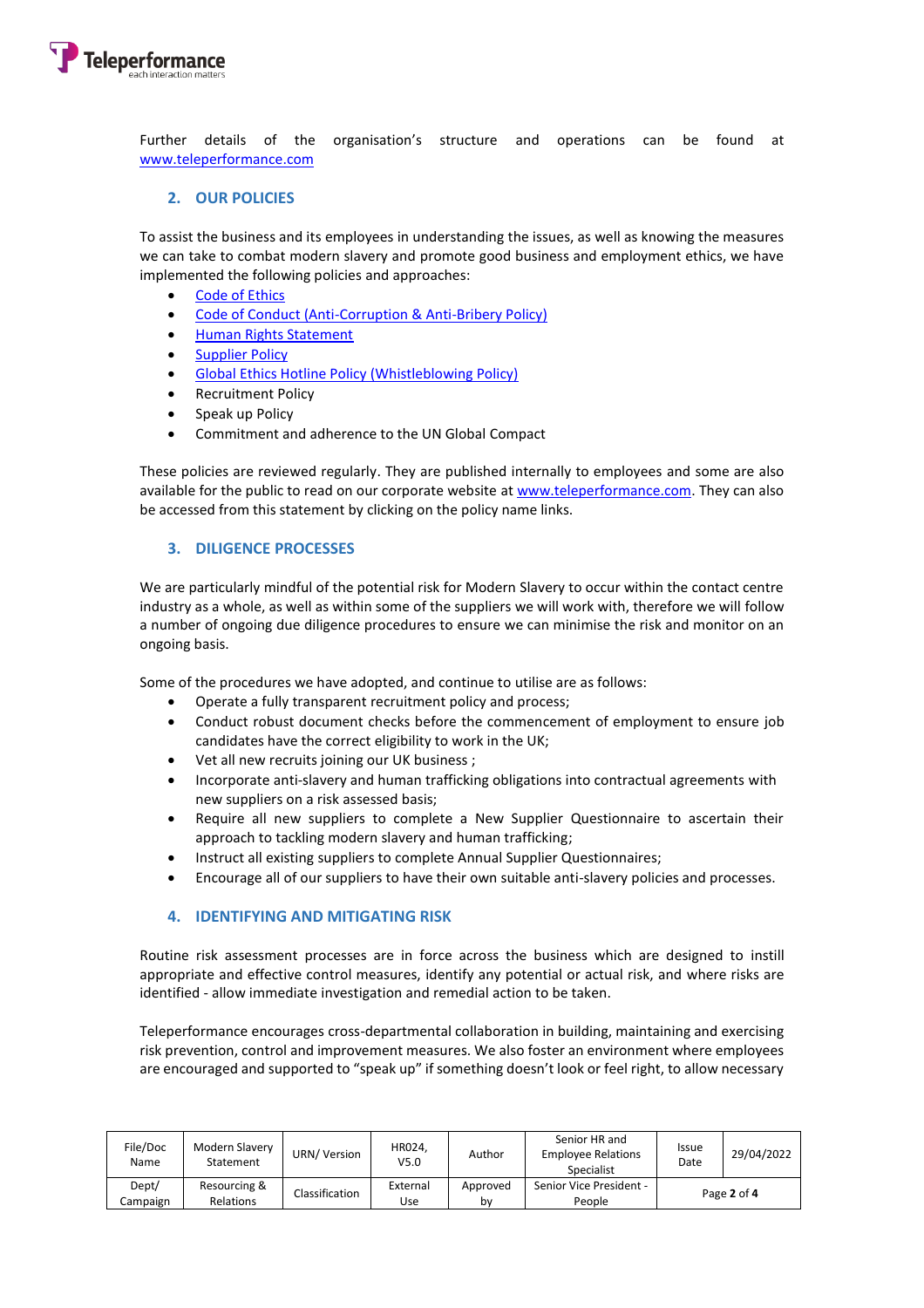

investigation to take place, with appropriate mechanisms in place to allow employees to voice such concerns either openly or confidentially.

#### **5. MEASURING EFFECTIVENESS**

We measure our effectiveness in managing the potential risks associated with modern slavery and/or human trafficking as follows:

- Monitor the usage of employment agencies
- Measure the volume of returned New Supplier / existing Supplier Questionnaires
- Measure the completion of staff training in relevant subjects
- Monitor the volume of quarterly policy acknowledgements
- Monitor the number and type of whistleblowing claims raised, and the timescale to provide remedy/adherence to SLA KPIs
- Review the findings of both internal and external audits

#### **6. TRAINING AND EDUCATION FOR EMPLOYEES**

To ensure that our employees understand the risks and issues associated with modern slavery and human trafficking in our industry, the organisation and its supply chains, we are committed to providing training and information which is clear, accessible and regularly reviewed.

Key policies are also published on our intranet system called TP Source. We issue quarterly reminders to all employees via a central communication platform (CCMS) to read and refresh their knowledge on these policies, with a requirement for the employee to acknowledge when they have done so.

In 2018, the Teleperformance Group also introduced a new framework to ensure all employees undertook mandatory annual training on the Code of Ethics Policy, Anti-Money Laundering, Physical Security, Anti-Bribery and Conflict of Interests. Such training was appropriately targeted to particular roles within the organisation who would be most at risk to exposure to the issues raised, to have the most effect. The training was accessible in modular format using our e-learning platform, allowing completion to be fully monitored and levels of understanding to be assessed.

#### **7. OUR ACTION-LED APPROACH TO CONTINUED ETHICAL PRACTICES**

Teleperformance remain committed to not only continuing with the measures, procedures, policies and practices which are already in force to tackle modern slavery and human trafficking within the organisation and our supply chains, but to continue to adopt new ways where possible to reduce levels of risk.

As such, we are taking the following additional steps during 2021:

- Increase the completion rates of Supplier Questionnaires from both new and existing suppliers
- Remind employees on a monthly basis of our Global Ethics system which has been established to allow employees or members of the public to raise concerns/whistleblow via our website or hotline number
- Track cases raised through the new Global Ethics system and ensure they are responded to and resolved within set SLAs
- Raise further awareness of the issues surrounding modern slavery and human trafficking through our Citizens of the World programme

| File/Doc<br>Name | Modern Slavery<br>Statement | URN/Version    | HR024.<br>V <sub>5.0</sub> | Author   | Senior HR and<br><b>Employee Relations</b><br>Specialist | <b>Issue</b><br>Date | 29/04/2022 |
|------------------|-----------------------------|----------------|----------------------------|----------|----------------------------------------------------------|----------------------|------------|
| Dept/            | Resourcing &                | Classification | External                   | Approved | Senior Vice President -                                  | Page 3 of 4          |            |
| Campaign         | Relations                   |                | Use                        | bv       | People                                                   |                      |            |